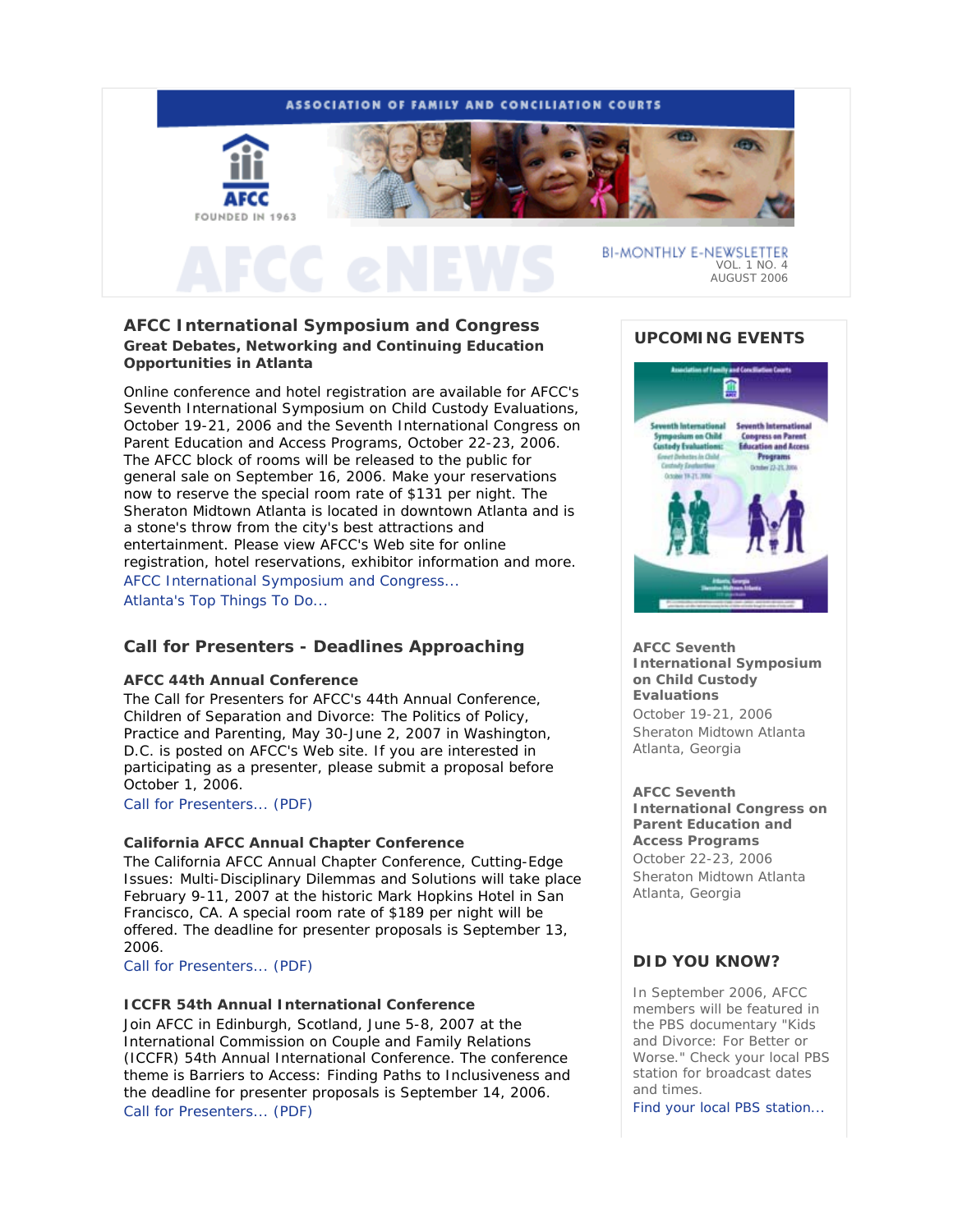# **AFCC Workgroup Seeks Research Fellow**

AFCC's workgroup that is developing An Educator's Guide to Working with Separating and Divorcing Families is seeking a research fellow to investigate policy and legal issues that are covered in the publication. This publication will provide information for educators and school administrators about working with the children of separating and divorcing families in the classroom and for bilateral contact with parents in a school setting. Law students are invited to participate in the research for this project. Please contact Barbara Steinberg, Workgroup Chair, at bfsteinbergphd@cfl.rr.com for more information.

# **AFCC Partners with the Asia Foundation**

AFCC is delighted to announce its partnership with the Asia Foundation's Books for Asia Program to establish family law libraries in developing nations. The Books for Asia program has distributed books, software and other educational materials throughout Asia for nearly half a century. AFCC members will be invited to join AFCC in donating family law and dispute resolution books to the project. Further details on this project will be announced in an upcoming edition of *AFCC eNEWS* and on AFCC's Web site. If you have questions or would like to contribute books, please contact David Vigliotta, AFCC Marketing and Development Manager, at (608) 664-3750. Books for Asia Program Web site...

## **Family Court Review Update**

**Family Law Education Reform Project Final Report to be Featured in Family Court Review**

AFCC and the Center for Children, Families and the Law at Hofstra University Law School are pleased to announce that the Final Report of the Family Law Education Reform (FLER) Project will be published this fall in the *Family Court Review*, along with several comments from prominent scholars and practitioners. Read more...

# **Resource Development Fund Update**

Through the generous support of AFCC's 2005-2006 Annual Appeal contributors, AFCC's Resource Development Committee granted a record twelve scholarships to the 43rd Annual Conference in Tampa Bay, Florida. AFCC also continued the Innovation Mini-Grant Program with a \$5,000 grant to the Child and Family Services Center for Resolution and Justice and the New York State Unified Court System to provide training to parenting coordinators at no cost. After their training, the attendees agreed to provide pro bono services to families who could not afford this intervention. Without the philanthropic support of AFCC's members this would not be possible. Thank you for your generosity!

2005-2006 Annual Appeal Contributors... (PDF)

## **NCCUSL Passes Act on Representing Children Legal Representation of Children in Court Proceedings Addressed in New Uniform Act**

## **OUR COLLABORATING ORGANIZATIONS**

ABA Center on Children and the Law

ABA Section of Dispute Resolution

ACR Family Section

International Academy of Collaborative Professionals

International Commission on Couple and Family Relations

National Association of Counsel for Children

National Council of Juvenile and Family Court Judges

## **MARK YOUR CALENDAR**

**Father Involvement: From Infant Overnights to Parental Alienation** *Marsha Kline Pruett, Ph.D.* December 4-5, 2006 University of Baltimore Baltimore, Maryland

### **Parenting Coordination: Working with High Conflict Families**

*Robin M. Deutsch, Ph.D.* December 6-7, 2006 University of Baltimore Baltimore, Maryland

### **Parenting Coordination: Helping High Conflict Parents Resolve Disputes**

*Joan B. Kelly, Ph.D.* March 27-28, 2007 Loyola University New Orleans

New Orleans, Louisiana

**Advanced Issues in Child Custody: Complex Family Violence, Alienation, Child Sexual Abuse and Attachment**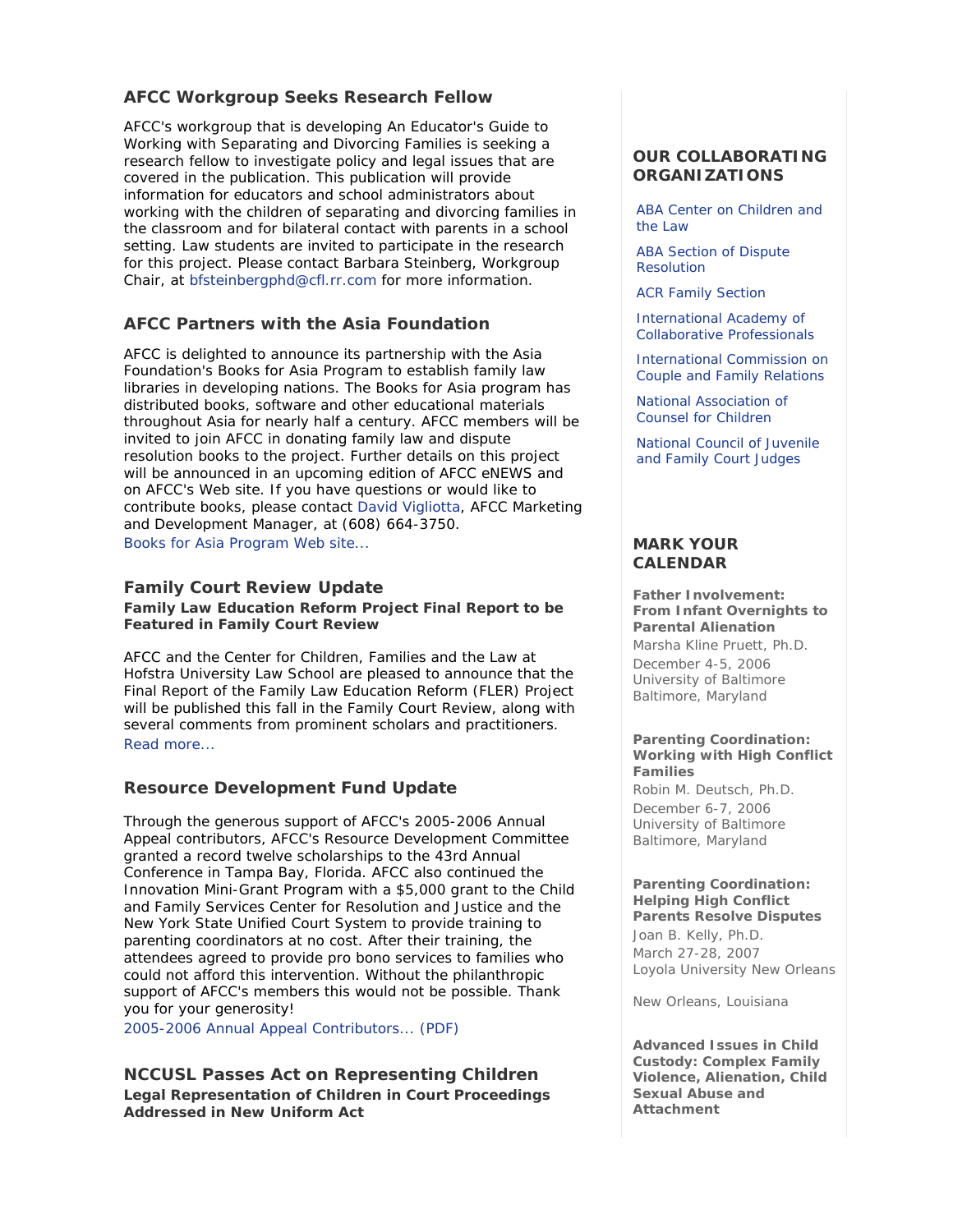In July 2006, the National Conference of Commissioners on Uniform State Laws (NCCUSL) approved the Uniform Representation of Children in Abuse, Neglect, and Custody Proceedings Act. The Act will now come before the ABA for approval, after which it will be submitted for adoption in every state. The Project will continue to support the Act as it is presented in individual states.

View press release...

View draft of the Act...

## **CASE LAW UPDATE**

### **Default Divorce Forecloses Biological Father's Paternity Action**

*by Barbara Glesner Fines, Ruby M. Hulen Professor of Law, University of Missouri-Kansas City*

The Michigan Supreme Court denied standing to bring a paternity action to the man listed as the father on a child's birth certificate and in an affidavit of parentage and who helped raise the child for more than four years until he and the child's mother separated. The mother was married to another man when she became pregnant and concealed the pregnancy during the divorce, obtaining a default judgment in which the judge stated that apparently "no children were born of this marriage and none are expected." The Michigan Supreme Court, in a 4-3 decision, held that the plaintiff did not have standing under the Paternity Act "because the default judgment is not clear and convincing evidence that the child was not an issue of the marriage." Strong dissents argued against the majority's application of the marital presumption.

### View opinion (PDF)...

Barnes v. Jeudevine, 2006 Mich. LEXIS 1460 (July 26, 2006). For more daily case law and other legal developments, visit the Family Law Prof Blog.

## **RESEARCH UPDATE**

**Should a Parent's Competence to Mediate be Assessed?** *Courtesy of J.M. Craig Press, Inc.*

The question of legal competence often arises in criminal law; it is seldom an issue in family matters, but there are exceptions. The authors break new ground by raising questions regarding competence in the context of family law mediation. Read More...

# **FEATURED ARTICLE**

### **Metaphors for Divorce Mediations and Negotiations**

*by Sharon Lowenstein, courtesy of Mediate.com*

Language conveys attitudes, mind-sets and perspectives. The choice of words influences behavior and is influenced by behavior. Whereas litigation subjects parties to a roll of the dice, collaborative law and mediation put clients in the driver's seat. The skillful use of metaphors can subtly and efficiently redefine conflict as a challenge and facilitate fruitful problem solving. This

*Nancy Olesen, Ph.D.* March 29-30, 2007 Loyola University New Orleans New Orleans, Louisiana

#### **AFCC 44th Annual Conference**

*Children of Separation and Divorce: The Politics of Policy, Practice and Parenting* May 30-June 2, 2007 Capital Hilton Washington, D.C. *Featuring the Capitol Steps!* Call for Presenters (PDF) Capitol Steps (Mp3)

# **JOIN AFCC**

Are you a member? Join or Renew Today

# **EMAIL UPDATE**

Subscribe, Unsubscribe or Update Your Email Address AFCC will never share, distribute or publicize your email address.

# **ABOUT AFCC eNEWS**

*AFCC eNEWS* is a bi-monthly e-newsletter published by the Association of Family and Conciliation Courts (AFCC). *AFCC eNEWS* provides professionals with time sensitive and up-to-date topics including case law updates, research innovations and international news. Readers are welcome to forward this e-newsletter to interested colleagues.

*AFCC eNEWS* archive...

### **Web Site Version:**

If you are having trouble viewing this email correctly,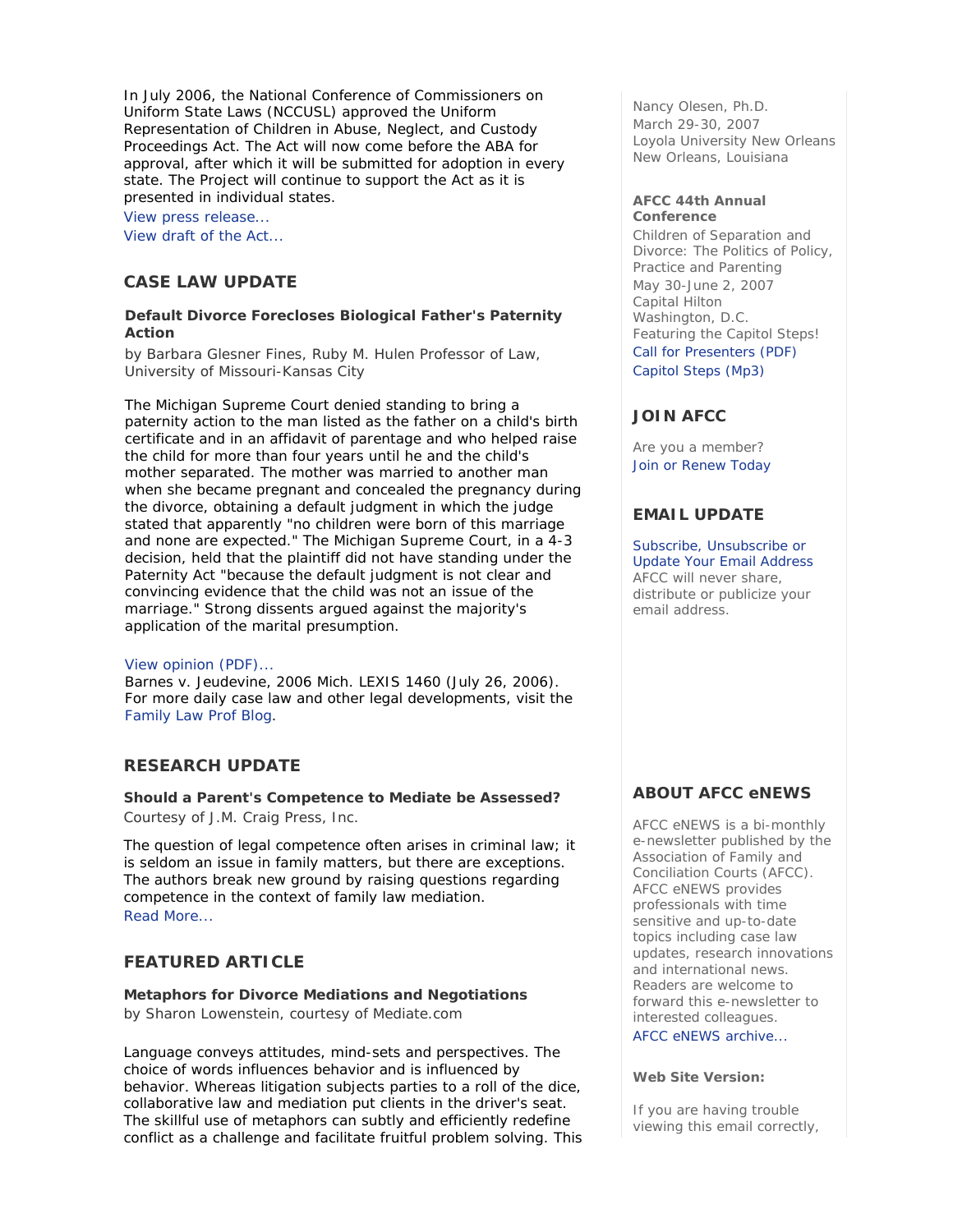article suggests how to mix and match metaphors which are particularly useful for cutting to the chase and putting clients on the same page.

Read More...

please view the Web site version by clicking here.

> **Editor:** David Vigliotta



6525 Grand Teton Plaza Madison, WI 53719 Phone: 608.664.3750 Fax: 608.664.3751 www.afccnet.org

Professionals dedicated to improving the lives of children and families through the resolution of family conflict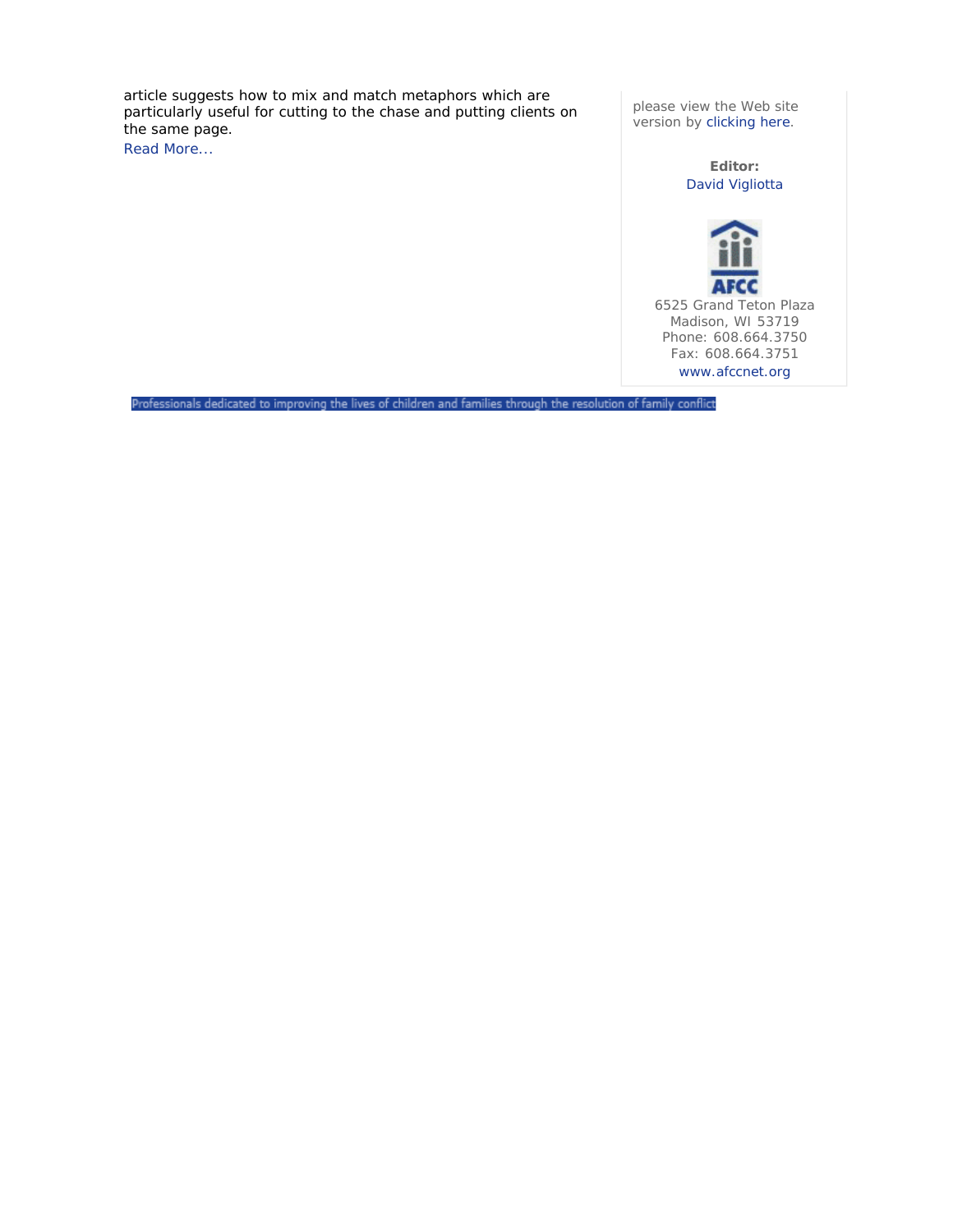



### **CONFERENCES**

- **AFCC Conferences**
- **Chapter Conferences**
- **Conferences of Interest**
- **Exhibits and Advertising**
- **Presenter Information**
- **AFCC HOME**



**AFCC Conferences** 

**Atlanta's Top Things to Do!** 



#### **COUNTDOWN TO D.C.**

AFCC's 44th Annual Conference is here!

The *Symposium* and *Congress* are located in Atlanta's eclectic Midtown area, with plenty to do very close to the Sheraton Midtown Atlanta. The conferences take place during Atlanta's golden fall season where the temperatures are consistently around 75 degrees.

The **High Museum of Art** is just one block from the hotel. In addition to its regular collection, the museum opens a new exhibit in October featuring works from the Museé du Louvre in Paris. http://www.high.org/

One block from the hotel, you'll find Atlanta's "Central Park," the 189-acre **Piedmont Park**. Play tennis, take a stroll, or jog on six miles of trails. http://www.piedmontpark.org/

The **Atlanta Botanical Garden**, in Piedmont Park, has a special exhibit through October. Niki in the Garden is the world's largest exhibition ever presented of outdoor sculptures by the internationally renowned artist Niki de Saint Phalle.

http://www.atlantabotanicalgarden.org/home.do http://www.atlantabotanicalgarden.org/site/events/niki\_overview

The **Margaret Mitchell House and Museum**, one-third of a mile from the hotel, is located in the original home of the Gone with the Wind author. http://www.gwtw.org

Don't forget about shopping! Adjacent to the hotel is the **Colony Square Mall**, and the **Atlantic Station** complex is just one mile away. http://www.atlanticstation.com/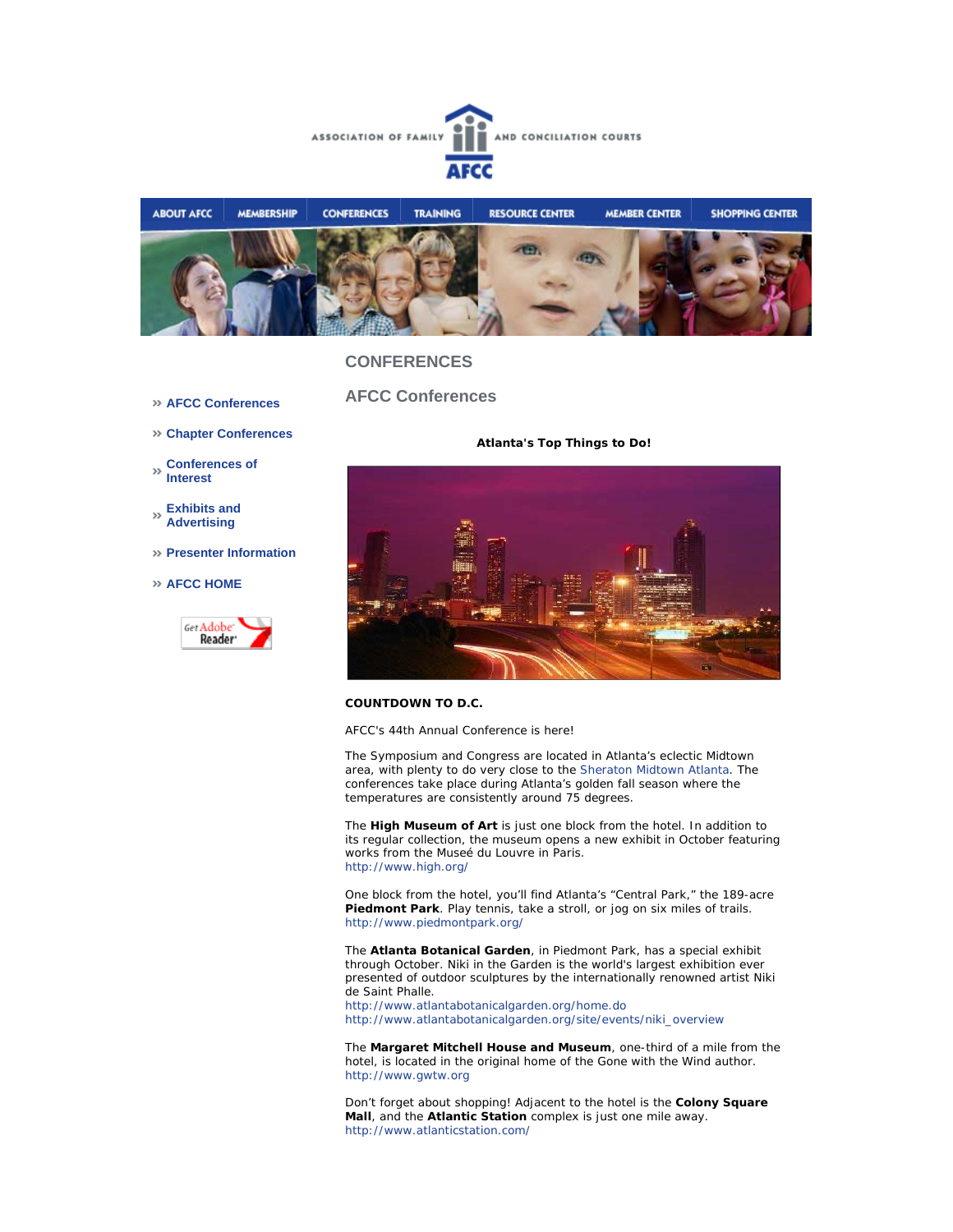In the mood for some nightlife? Head to **Crescent Avenue**, one block to the west of the hotel, where you'll find lots of hip nightclubs and restaurants located in renovated homes on side streets.

#### **Outside Atlanta's Midtown**

There are other attractions in Atlanta that you won't want to miss, though they are just a bit further from the hotel. There is a MARTA station (Atlanta's transit system) just two blocks from the Sheraton Midtown and you can use it to reach all of the sights listed below.

The **Martin Luther King Jr. National Historic Site** chronicles the American Civil Rights Movement. Visit Martin Luther King's birthplace, the church where he was pastor and his final resting place. http://www.nps.gov/malu/

Check out the world of news by taking a **CNN Studio Tour**. http://www.cnn.com/tour/atlanta/

The new **Georgia Aquarium** is billed as the "world's largest aquarium" with more than eight million gallons of marine and fresh water and more than 100,000 animals of 500 different species. Exhibits of special note include the aquarium's four whale sharks, the only such sharks in an aquarium outside of Asia, and five beluga whales. http://www.georgiaaquarium.org/

Atlanta is home to some great sports teams. The **Atlanta Thrashers** will be playing hockey on Thursday, October 19th and Saturday, October 21st at Philips Arena, and Michael Vick and the **Atlanta Falcons** host the Pittsburgh Steelers in the Georgia Dome on October 22nd (go only if you're not attending the Parent Ed Congress, of course!) http://www.philipsarena.com/ http://www.atlantathrashers.com/ http://www.atlantafalcons.com/ http://www.gadome.com/

6525 Grand Teton Plaza, Madison, WI 53719 Phone 608.664.3750 Fax 608.664.3751 afcc@afccnet.org www.afccnet.org

Search - Site Map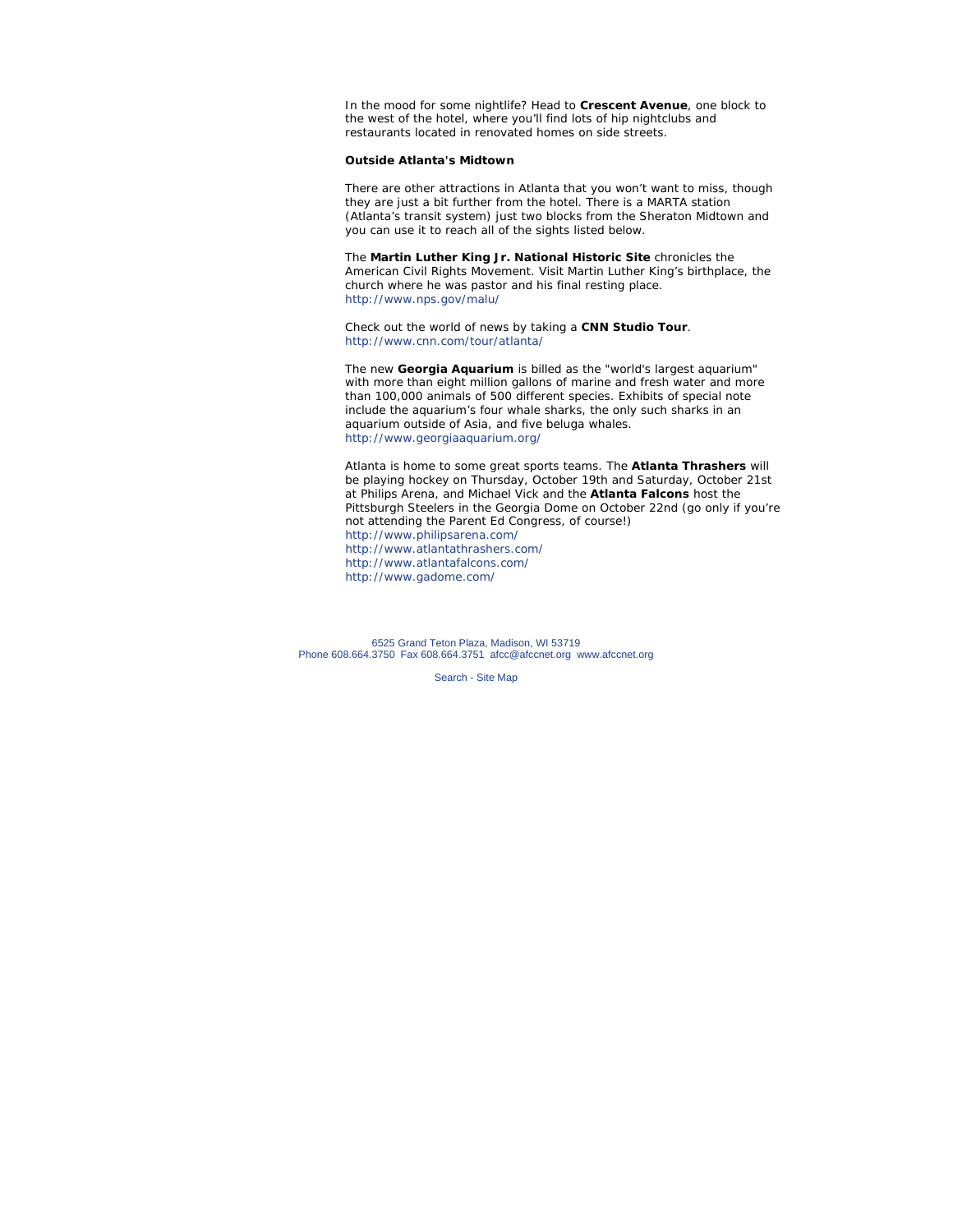



### **MEMBER CENTER**

#### **Family Court Review**

**AFCC Conference Audio** 

**AFCC News** 

- **Member Directory**
- **Member Resources**
- **Chapter Resources**

#### **AFCC HOME**



#### **Should a Parent's Competence to Mediate be Assessed?**

*Courtesy of J.M. Craig Press, Inc.*

Beck, C.J.A. and Frost, L.E. [2006]. Defining A Threshold for Client Competence to Participate in Divorce Mediation. Psychology, Public Policy and the Law, 12, 1-35.

The question of legal competence often arises in criminal law; it is seldom an issue in family matters, but there are exceptions. The authors break new ground by raising questions regarding competence in the context of family law mediation.

The authors define competence as "determining whether a person's capacities or functional abilities are adequate for the context in which a decision needs to be made." Next, they refer to several professional guidelines recommending that mediators should be alert to a party's capacity to mediate and should not conduct the mediation if they believe that s/he is unable to participate. They note that while the mediator has the ultimate responsibility for determining whether the process proceeds, there are no clear decision making standards.

Since mediation is a type of contract, the authors draw upon relevant law in that area as a basis for their recommendations. However, they go further to note, "The need to consider the well-being of the children requires more sophistication and emotional maturity than the self interested negotiation of property issues. . . . many divorce mediations involving children require a higher threshold of competence than do most property-only mediations."

#### **Based on these presumptions, they propose the following legal standard:**

A person is incompetent to participate in mediation if he or she cannot meet the demands of a specific mediation situation because of functional impairments that severely limit: (1) a rational and factual understanding of the situation; (2) an ability to consider options, appreciate the impact of decisions, and make decisions consistent with his or her own priorities; or (3) an ability to conform his or her behavior to the ground rules of mediation.

The authors concluded, "Because of the high stakes in divorce mediation, it would be unfair to pressure incompetent clients toward a mediated agreement without the protections of the formal judicial process."

#### **Critical Analysis**

This is a theoretical paper. Hence, there is no procedural method for us to critically evaluate. We find it important because it identifies and addresses a vital issue and suggests a reasonable standard. However, the authors establish a very high bar for mediators who are not mental health professionals.

#### **Recommendations**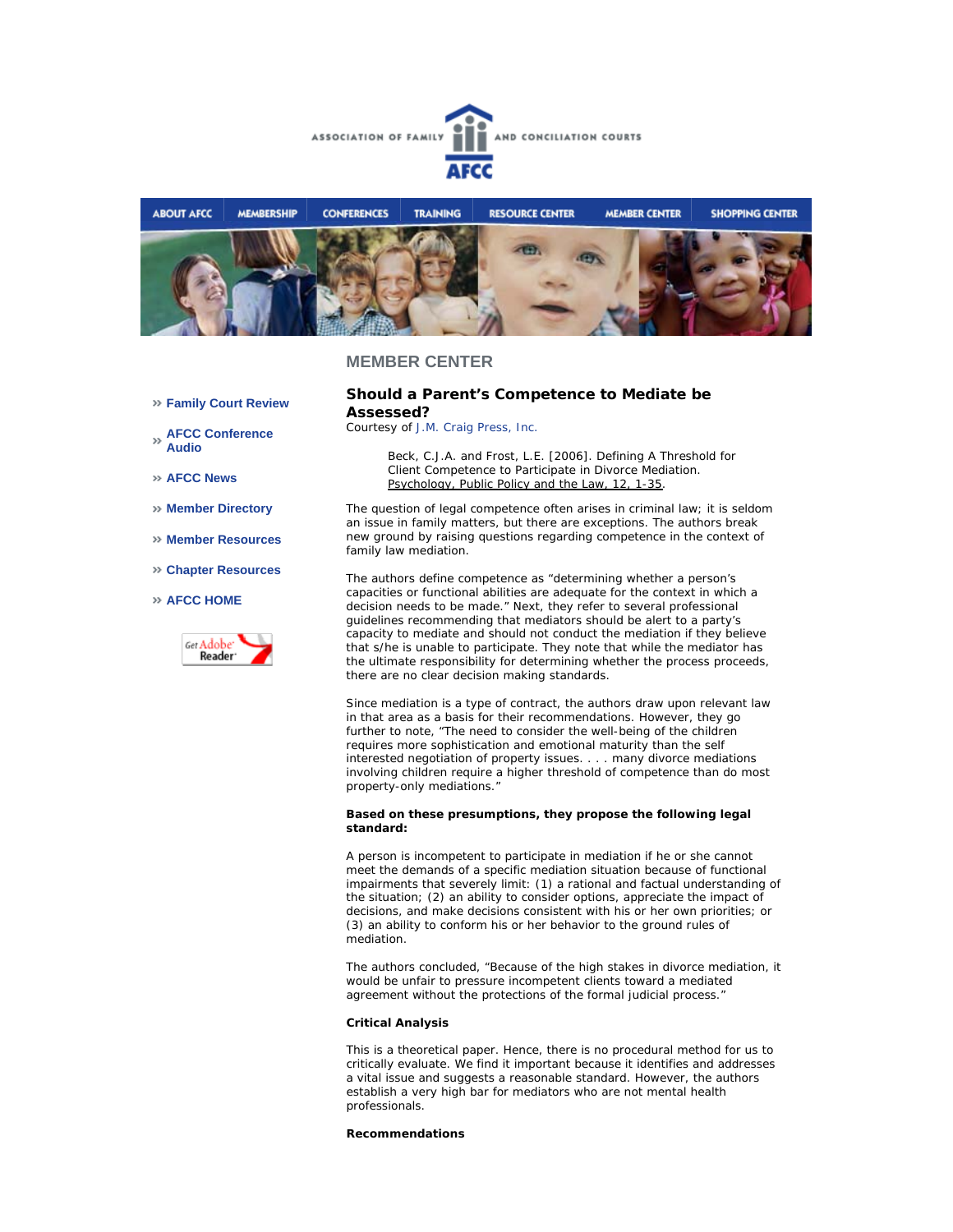The authors raise the issue of domestic violence, but they focus on a person's ability to engage in the process. This is technically correct, but special precautions should be taken in situations where there was a history of domestic violence. In these circumstances, performing an adequate competency evaluation requires a high degree of sophistication to insure that litigants are not only able to engage in the process but can do so without excessive distress.

An implication of this article is that those mediators who are not MHPs will require some additional training if they are expected to make these determinations. We believe that if mediators are to adhere to this standard, they should utilize the services of qualified MHPs for such assessments until they are sufficiently trained to do so themselves.

For this as well as other valuable research visit J.M. Craig Press online at www.jmcraig.com or call (877) 960-1474. AFCC Members receive a 25% discount on all J.M. Craig Products.

J.M. Craig Press, Inc., 12810 Hillcrest Road, Suite 217 Dallas, TX 75230 (972) 960-1472 or (877) 960-1474

*Copyright © 1999 - 2006 J.M. Craig Press, Inc.*

6525 Grand Teton Plaza, Madison, WI 53719 Phone 608.664.3750 Fax 608.664.3751 afcc@afccnet.org www.afccnet.org

Search - Site Map